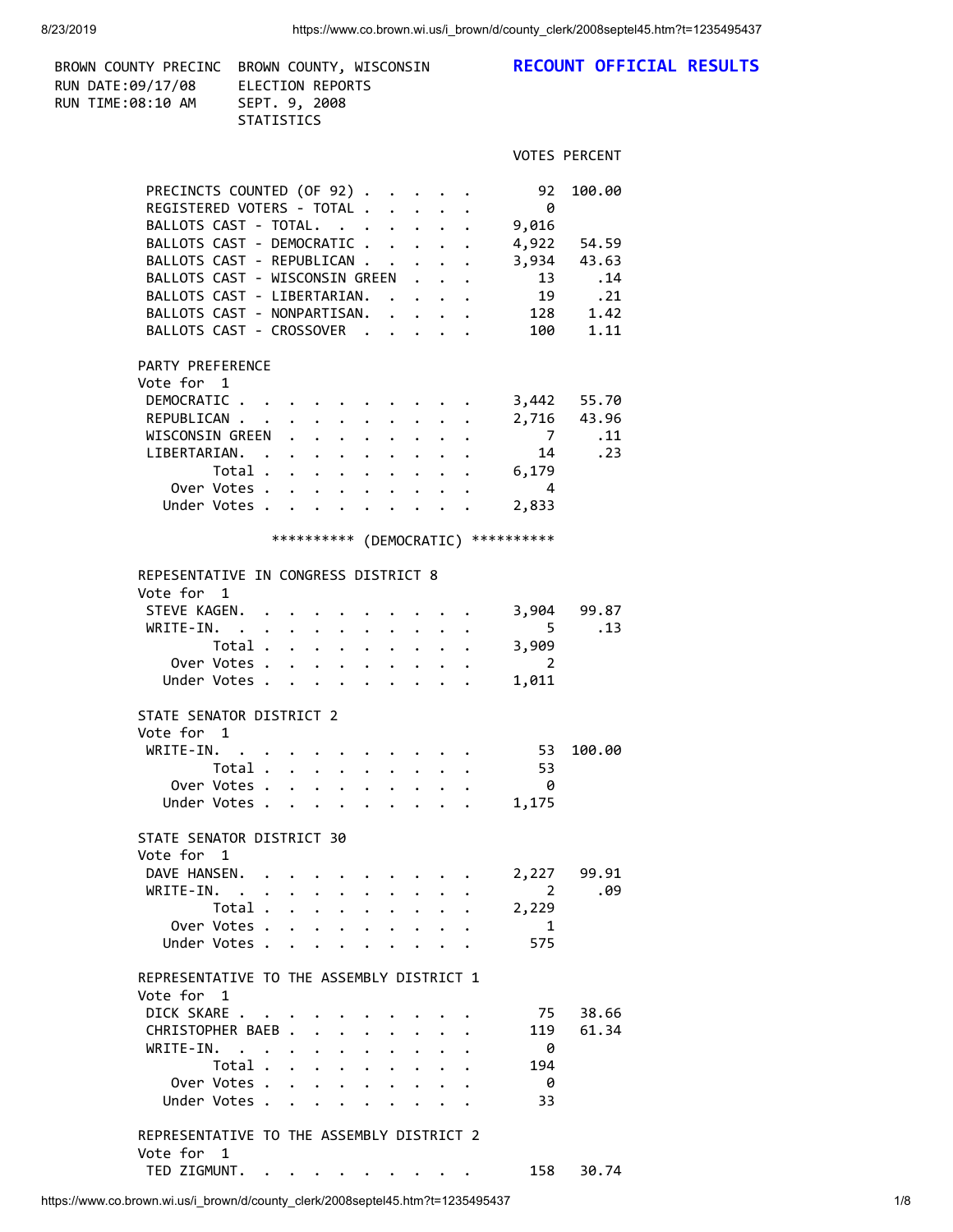| KEVIN R. GARTHWAITE                        |                                                                               |                                        |                                                                                                                                                                                                                               |                                                                 |                      |                                  |                                                                 |                                                             | 212                   | 41.25     |  |
|--------------------------------------------|-------------------------------------------------------------------------------|----------------------------------------|-------------------------------------------------------------------------------------------------------------------------------------------------------------------------------------------------------------------------------|-----------------------------------------------------------------|----------------------|----------------------------------|-----------------------------------------------------------------|-------------------------------------------------------------|-----------------------|-----------|--|
| LEE BROCHER.                               |                                                                               |                                        | $\bullet$ . The set of $\bullet$                                                                                                                                                                                              | $\bullet$ . The set of $\bullet$                                | $\ddot{\phantom{0}}$ | $\ddot{\phantom{0}}$             | $\mathbf{r} = \mathbf{r} \mathbf{r}$ .                          |                                                             | 142                   | 27.63     |  |
| WRITE-IN.                                  |                                                                               |                                        |                                                                                                                                                                                                                               | $\ddot{\phantom{a}}$                                            | $\ddot{\phantom{a}}$ | $\ddot{\phantom{a}}$             | $\mathbf{r}$ , $\mathbf{r}$                                     |                                                             | $\overline{2}$        | .39       |  |
| Total .                                    | $\ddot{\phantom{0}}$                                                          | $\ddot{\phantom{0}}$                   | $\bullet$ .                                                                                                                                                                                                                   | $\bullet$                                                       | $\bullet$            | $\bullet$                        |                                                                 | $\mathbf{r} = \mathbf{r} \times \mathbf{r}$ .               | 514                   |           |  |
| Over Votes .                               | $\ddot{\phantom{0}}$                                                          | $\ddot{\phantom{a}}$                   | $\bullet$ .                                                                                                                                                                                                                   | $\bullet$ .<br><br><br><br><br><br><br><br><br><br><br><br><br> |                      |                                  | $\bullet$ .<br><br><br><br><br><br><br><br><br><br><br><br>     |                                                             | $\overline{2}$        |           |  |
| Under Votes .                              | $\sim$ $\sim$                                                                 |                                        |                                                                                                                                                                                                                               |                                                                 |                      |                                  |                                                                 |                                                             | 104                   |           |  |
|                                            |                                                                               |                                        |                                                                                                                                                                                                                               |                                                                 |                      |                                  |                                                                 |                                                             |                       |           |  |
| REPRESENTATIVE TO THE ASSEMBLY DISTRICT 3  |                                                                               |                                        |                                                                                                                                                                                                                               |                                                                 |                      |                                  |                                                                 |                                                             |                       |           |  |
| Vote for 1                                 |                                                                               |                                        |                                                                                                                                                                                                                               |                                                                 |                      |                                  |                                                                 |                                                             |                       |           |  |
| JUSTIN KRUEGER.                            |                                                                               |                                        |                                                                                                                                                                                                                               |                                                                 |                      |                                  |                                                                 |                                                             | 22                    | 100.00    |  |
| $WRITE-IN.$                                |                                                                               |                                        | $\cdot$ $\cdot$ $\cdot$ $\cdot$                                                                                                                                                                                               |                                                                 | $\ddot{\phantom{0}}$ | $\bullet$ . The set of $\bullet$ | $\mathbf{r} = \mathbf{r}$                                       |                                                             | - 0                   |           |  |
| Total .                                    | $\ddot{\phantom{0}}$                                                          | $\ddot{\phantom{0}}$                   | $\bullet$ .                                                                                                                                                                                                                   | $\bullet$ .                                                     | $\bullet$            | $\bullet$                        | $\bullet$ .                                                     | $\bullet$                                                   | 22                    |           |  |
| Over Votes .                               | $\ddot{\phantom{0}}$                                                          | $\ddot{\phantom{0}}$                   | $\ddot{\phantom{0}}$                                                                                                                                                                                                          | $\bullet$ .                                                     | $\bullet$ .          | $\bullet$                        | $\cdots$                                                        |                                                             | - 0                   |           |  |
| Under Votes                                |                                                                               |                                        |                                                                                                                                                                                                                               |                                                                 |                      |                                  |                                                                 |                                                             | 18                    |           |  |
|                                            |                                                                               |                                        |                                                                                                                                                                                                                               |                                                                 |                      |                                  |                                                                 |                                                             |                       |           |  |
| REPRESENTATIVE TO THE ASSEMBLY DISTRICT 4  |                                                                               |                                        |                                                                                                                                                                                                                               |                                                                 |                      |                                  |                                                                 |                                                             |                       |           |  |
| Vote for 1                                 |                                                                               |                                        |                                                                                                                                                                                                                               |                                                                 |                      |                                  |                                                                 |                                                             |                       |           |  |
| SAM DUNLOP                                 |                                                                               |                                        |                                                                                                                                                                                                                               |                                                                 |                      |                                  |                                                                 |                                                             |                       | 647 99.69 |  |
|                                            |                                                                               |                                        |                                                                                                                                                                                                                               |                                                                 |                      |                                  |                                                                 |                                                             |                       |           |  |
| $WRITE-IN.$                                |                                                                               |                                        |                                                                                                                                                                                                                               | $\ddot{\phantom{0}}$                                            | $\ddot{\phantom{0}}$ | $\ddot{\phantom{0}}$             | $\ddot{\phantom{a}}$                                            |                                                             | $\overline{2}$        | .31       |  |
| Total .                                    | $\ddot{\phantom{0}}$                                                          | $\ddot{\phantom{0}}$                   | $\bullet$ .                                                                                                                                                                                                                   | $\bullet$                                                       | $\bullet$            | $\ddot{\phantom{0}}$             | $\bullet$ .                                                     | $\bullet$                                                   | 649                   |           |  |
| Over Votes .                               | $\ddot{\phantom{0}}$                                                          | $\ddot{\phantom{a}}$                   | $\bullet$ .                                                                                                                                                                                                                   | $\bullet$ .                                                     | $\bullet$ .          |                                  | $\bullet$ .<br><br><br><br><br><br><br><br><br><br><br><br>     |                                                             | - 0                   |           |  |
| Under Votes.                               | $\sim$ $\sim$                                                                 |                                        |                                                                                                                                                                                                                               |                                                                 |                      |                                  |                                                                 |                                                             | 388                   |           |  |
|                                            |                                                                               |                                        |                                                                                                                                                                                                                               |                                                                 |                      |                                  |                                                                 |                                                             |                       |           |  |
| REPRESENTATIVE TO THE ASSEMBLY DISTRICT 5  |                                                                               |                                        |                                                                                                                                                                                                                               |                                                                 |                      |                                  |                                                                 |                                                             |                       |           |  |
| Vote for 1                                 |                                                                               |                                        |                                                                                                                                                                                                                               |                                                                 |                      |                                  |                                                                 |                                                             |                       |           |  |
| TOM NELSON                                 |                                                                               |                                        |                                                                                                                                                                                                                               |                                                                 |                      |                                  |                                                                 |                                                             | 142                   | 100.00    |  |
| $WRITE-IN.$                                |                                                                               |                                        |                                                                                                                                                                                                                               |                                                                 | $\ddot{\phantom{0}}$ | $\ddot{\phantom{0}}$             | $\cdot$ $\cdot$                                                 |                                                             | - 0                   |           |  |
| Total .                                    | $\sim$ $\sim$                                                                 | $\ddot{\phantom{0}}$                   | $\bullet$ .                                                                                                                                                                                                                   | $\bullet$ .                                                     | $\ddot{\phantom{0}}$ | $\bullet$                        | $\bullet$ .                                                     | $\bullet$ .<br><br><br><br><br><br><br><br><br><br><br><br> | 142                   |           |  |
| Over Votes .                               | $\ddot{\phantom{0}}$                                                          | $\ddot{\phantom{a}}$                   | $\ddot{\phantom{0}}$                                                                                                                                                                                                          | $\bullet$ .                                                     | $\bullet$ .          |                                  | $\bullet$ .<br><br><br><br><br><br><br><br><br><br><br><br><br> |                                                             | - 0                   |           |  |
| Under Votes.                               |                                                                               |                                        | . The contract of the contract of the contract of the contract of the contract of the contract of the contract of the contract of the contract of the contract of the contract of the contract of the contract of the contrac |                                                                 |                      |                                  |                                                                 |                                                             | 49                    |           |  |
|                                            |                                                                               |                                        |                                                                                                                                                                                                                               |                                                                 |                      |                                  |                                                                 |                                                             |                       |           |  |
| REPRESENTATIVE TO THE ASSEMBLY DISTRICT 88 |                                                                               |                                        |                                                                                                                                                                                                                               |                                                                 |                      |                                  |                                                                 |                                                             |                       |           |  |
| Vote for 1                                 |                                                                               |                                        |                                                                                                                                                                                                                               |                                                                 |                      |                                  |                                                                 |                                                             |                       |           |  |
| JIM SOLETSKI                               |                                                                               |                                        |                                                                                                                                                                                                                               |                                                                 |                      |                                  |                                                                 |                                                             | 912                   | 99.78     |  |
| $WRITE-IN.$                                |                                                                               | $\cdot$ $\cdot$ $\cdot$                |                                                                                                                                                                                                                               | $\bullet$ . The set of $\bullet$                                | $\ddot{\phantom{0}}$ | $\bullet$ . The set of $\bullet$ | $\ddot{\phantom{a}}$                                            |                                                             | $\overline{2}$        | .22       |  |
|                                            |                                                                               |                                        |                                                                                                                                                                                                                               |                                                                 |                      |                                  |                                                                 |                                                             |                       |           |  |
|                                            |                                                                               |                                        |                                                                                                                                                                                                                               |                                                                 |                      |                                  |                                                                 |                                                             |                       |           |  |
| Total .                                    | $\ddot{\phantom{a}}$                                                          | $\ddot{\phantom{a}}$                   | $\bullet$ .                                                                                                                                                                                                                   | $\bullet$                                                       | $\bullet$ .          | $\bullet$ .                      | $\bullet$ .                                                     | $\bullet$                                                   | 914<br>$\overline{1}$ |           |  |
| Over Votes .                               | $\bullet$                                                                     | $\ddot{\phantom{a}}$                   | $\bullet$ .                                                                                                                                                                                                                   | $\bullet$                                                       | $\bullet$            | $\ddot{\phantom{0}}$             | $\ddot{\phantom{0}}$                                            |                                                             |                       |           |  |
| Under Votes .                              | $\sim$ $\sim$                                                                 | $\bullet$ .                            | $\mathbf{z} = \mathbf{z} + \mathbf{z}$ , where $\mathbf{z} = \mathbf{z}$                                                                                                                                                      |                                                                 |                      |                                  | $\bullet$ , $\bullet$ , $\bullet$ , $\bullet$ , $\bullet$       |                                                             | 297                   |           |  |
|                                            |                                                                               |                                        |                                                                                                                                                                                                                               |                                                                 |                      |                                  |                                                                 |                                                             |                       |           |  |
| REPRESENTATIVE TO THE ASSEMBLY DISTRICT 89 |                                                                               |                                        |                                                                                                                                                                                                                               |                                                                 |                      |                                  |                                                                 |                                                             |                       |           |  |
| Vote for 1                                 |                                                                               |                                        |                                                                                                                                                                                                                               |                                                                 |                      |                                  |                                                                 |                                                             |                       |           |  |
| RANDY KOEHN.                               |                                                                               |                                        |                                                                                                                                                                                                                               |                                                                 |                      |                                  |                                                                 |                                                             | 124                   | 99.20     |  |
| WRITE-IN.                                  |                                                                               |                                        |                                                                                                                                                                                                                               |                                                                 |                      |                                  | $\ddot{\phantom{0}}$                                            |                                                             | $\mathbf{1}$          | .80       |  |
| Total .                                    | <b>Contract Contract Contract</b>                                             |                                        |                                                                                                                                                                                                                               | $\bullet$ .                                                     | $\bullet$ .          | $\bullet$                        | $\bullet$                                                       |                                                             | 125                   |           |  |
| Over Votes .                               | $\sim$                                                                        |                                        | $\cdot$ $\cdot$ $\cdot$ $\cdot$ $\cdot$                                                                                                                                                                                       |                                                                 |                      |                                  | $\sim$ $\sim$ $\sim$                                            |                                                             | - 0                   |           |  |
| Under Votes .                              | $\bullet$ .                                                                   |                                        | $\cdot$ $\cdot$ $\cdot$ $\cdot$ $\cdot$ $\cdot$ $\cdot$                                                                                                                                                                       |                                                                 |                      |                                  |                                                                 |                                                             | 88                    |           |  |
|                                            |                                                                               |                                        |                                                                                                                                                                                                                               |                                                                 |                      |                                  |                                                                 |                                                             |                       |           |  |
| REPRESENTATIVE TO THE ASSEMBLY DISTRICT 90 |                                                                               |                                        |                                                                                                                                                                                                                               |                                                                 |                      |                                  |                                                                 |                                                             |                       |           |  |
| Vote for 1                                 |                                                                               |                                        |                                                                                                                                                                                                                               |                                                                 |                      |                                  |                                                                 |                                                             |                       |           |  |
| LOU ANN WEIX.                              | $\mathbf{a}^{\prime}$ , and $\mathbf{a}^{\prime}$ , and $\mathbf{a}^{\prime}$ |                                        |                                                                                                                                                                                                                               |                                                                 |                      |                                  |                                                                 |                                                             | 972                   | 99.79     |  |
| WRITE-IN.                                  | $\ddot{\phantom{a}}$                                                          |                                        | $\ddot{\phantom{0}}$                                                                                                                                                                                                          | $\ddot{\phantom{0}}$                                            |                      |                                  |                                                                 |                                                             | $\overline{2}$        | .21       |  |
| Total .                                    | $\cdot$ $\cdot$                                                               |                                        | $\bullet$ .                                                                                                                                                                                                                   | $\bullet$ .                                                     | $\ddot{\phantom{0}}$ | $\bullet$                        |                                                                 |                                                             | 974                   |           |  |
| Over Votes                                 |                                                                               | $\ddot{\phantom{0}}$                   | $\sim$                                                                                                                                                                                                                        | $\bullet$ .                                                     | $\bullet$ .          | $\bullet$ .                      |                                                                 |                                                             | - 0                   |           |  |
| Under Votes                                |                                                                               |                                        | $\cdot$ $\cdot$ $\cdot$ $\cdot$ $\cdot$ $\cdot$ $\cdot$ $\cdot$                                                                                                                                                               |                                                                 |                      |                                  |                                                                 |                                                             | 406                   |           |  |
|                                            |                                                                               |                                        |                                                                                                                                                                                                                               |                                                                 |                      |                                  |                                                                 |                                                             |                       |           |  |
| DISTRICT ATTORNEY                          |                                                                               |                                        |                                                                                                                                                                                                                               |                                                                 |                      |                                  |                                                                 |                                                             |                       |           |  |
| Vote for 1                                 |                                                                               |                                        |                                                                                                                                                                                                                               |                                                                 |                      |                                  |                                                                 |                                                             |                       |           |  |
| WRITE-IN.                                  |                                                                               |                                        |                                                                                                                                                                                                                               |                                                                 |                      |                                  |                                                                 |                                                             | 248                   | 100.00    |  |
| Total                                      |                                                                               |                                        |                                                                                                                                                                                                                               | $\mathbf{L}$                                                    | $\ddot{\phantom{0}}$ |                                  | $\cdot$ $\cdot$ $\cdot$                                         |                                                             | 248                   |           |  |
| Over Votes                                 |                                                                               | $\mathbf{z} = \mathbf{z} + \mathbf{z}$ |                                                                                                                                                                                                                               | $\bullet$ .                                                     | $\bullet$ .          |                                  | $\cdot$ $\cdot$ $\cdot$                                         |                                                             | - 0                   |           |  |
|                                            |                                                                               |                                        |                                                                                                                                                                                                                               |                                                                 |                      |                                  |                                                                 |                                                             | 4,674                 |           |  |
| Under Votes                                |                                                                               |                                        |                                                                                                                                                                                                                               |                                                                 |                      |                                  |                                                                 |                                                             |                       |           |  |
| COUNTY CLERK                               |                                                                               |                                        |                                                                                                                                                                                                                               |                                                                 |                      |                                  |                                                                 |                                                             |                       |           |  |
| Vote for 1                                 |                                                                               |                                        |                                                                                                                                                                                                                               |                                                                 |                      |                                  |                                                                 |                                                             |                       |           |  |
| KAREN A. BENO.                             |                                                                               |                                        |                                                                                                                                                                                                                               |                                                                 |                      |                                  |                                                                 |                                                             | 3,347                 | 99.67     |  |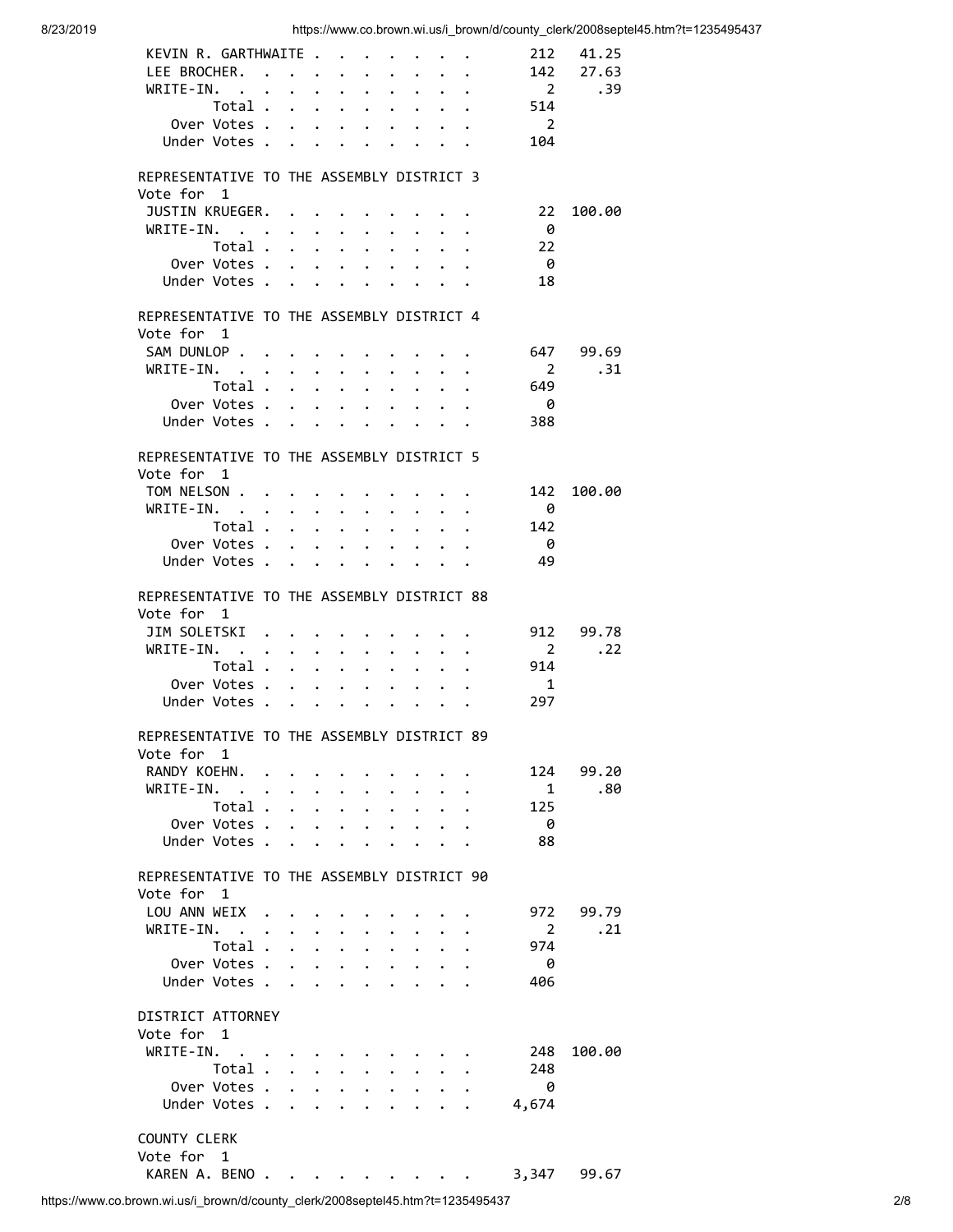| WRITE-IN.<br>Total .<br>Over Votes .<br>Under Votes .   | $\ddot{\phantom{a}}$<br>$\ddot{\phantom{0}}$<br>$\ddot{\phantom{0}}$ | $\bullet$ .          | $\ddot{\phantom{0}}$<br>$\ddot{\phantom{a}}$<br>$\bullet$ .<br><br><br><br><br><br><br><br><br><br><br><br><br><br><br><br><br><br><br><br><br><br><br><br><br><br><br><br><br><br><br><br><br><br><br>                                                                                                                                                                                                                                                                                                                                                 | $\ddot{\phantom{0}}$<br>$\ddot{\phantom{0}}$      | $\ddot{\phantom{a}}$<br>$\bullet$ |                      |                                    |                                      | 11<br>3,358<br>$\theta$<br>1,564 | .33              |
|---------------------------------------------------------|----------------------------------------------------------------------|----------------------|---------------------------------------------------------------------------------------------------------------------------------------------------------------------------------------------------------------------------------------------------------------------------------------------------------------------------------------------------------------------------------------------------------------------------------------------------------------------------------------------------------------------------------------------------------|---------------------------------------------------|-----------------------------------|----------------------|------------------------------------|--------------------------------------|----------------------------------|------------------|
| <b>TREASURER</b>                                        |                                                                      |                      |                                                                                                                                                                                                                                                                                                                                                                                                                                                                                                                                                         |                                                   |                                   |                      |                                    |                                      |                                  |                  |
| Vote for 1                                              |                                                                      |                      |                                                                                                                                                                                                                                                                                                                                                                                                                                                                                                                                                         |                                                   |                                   |                      |                                    |                                      |                                  |                  |
| KERRY M. BLANEY                                         |                                                                      |                      |                                                                                                                                                                                                                                                                                                                                                                                                                                                                                                                                                         |                                                   |                                   |                      |                                    |                                      | 3,610                            | 99.78            |
| WRITE-IN.                                               |                                                                      |                      | $\ddot{\phantom{0}}$                                                                                                                                                                                                                                                                                                                                                                                                                                                                                                                                    | $\ddot{\phantom{0}}$                              |                                   |                      |                                    |                                      | 8                                | .22              |
| Total .                                                 |                                                                      | $\ddot{\phantom{0}}$ | $\sim$                                                                                                                                                                                                                                                                                                                                                                                                                                                                                                                                                  | $\ddot{\phantom{0}}$                              |                                   | $\ddot{\phantom{0}}$ |                                    |                                      | 3,618                            |                  |
| Over Votes .<br>Under Votes .                           | $\ddot{\phantom{0}}$                                                 | $\ddot{\phantom{a}}$ | $\bullet$                                                                                                                                                                                                                                                                                                                                                                                                                                                                                                                                               |                                                   |                                   |                      |                                    |                                      | $\overline{\mathbf{1}}$          |                  |
|                                                         | $\ddot{\phantom{0}}$                                                 | $\ddot{\phantom{a}}$ | $\sim$                                                                                                                                                                                                                                                                                                                                                                                                                                                                                                                                                  | $\ddot{\phantom{0}}$                              | $\bullet$                         |                      |                                    |                                      | 1,303                            |                  |
| REGISTER OF DEEDS                                       |                                                                      |                      |                                                                                                                                                                                                                                                                                                                                                                                                                                                                                                                                                         |                                                   |                                   |                      |                                    |                                      |                                  |                  |
| Vote for 1                                              |                                                                      |                      |                                                                                                                                                                                                                                                                                                                                                                                                                                                                                                                                                         |                                                   |                                   |                      |                                    |                                      |                                  |                  |
| CATHY LINDSAY WILLIQUETTE .                             |                                                                      |                      |                                                                                                                                                                                                                                                                                                                                                                                                                                                                                                                                                         |                                                   |                                   |                      |                                    |                                      |                                  | 3,587 99.81      |
| $WRITE-IN.$<br>Total .                                  |                                                                      |                      | $\mathbf{r} = \mathbf{r} \mathbf{r}$ , where $\mathbf{r} = \mathbf{r} \mathbf{r}$                                                                                                                                                                                                                                                                                                                                                                                                                                                                       | $\ddot{\phantom{0}}$<br>$\bullet$                 | $\ddot{\phantom{0}}$              |                      |                                    |                                      | $\overline{7}$<br>3,594          | .19              |
| Over Votes .                                            |                                                                      |                      | $\cdot$ $\cdot$ $\cdot$ $\cdot$                                                                                                                                                                                                                                                                                                                                                                                                                                                                                                                         | $\ddot{\phantom{0}}$                              | $\bullet$ .                       |                      |                                    |                                      | $\overline{\phantom{a}}$ 2       |                  |
| Under Votes                                             |                                                                      |                      |                                                                                                                                                                                                                                                                                                                                                                                                                                                                                                                                                         | $\ddot{\phantom{a}}$                              |                                   |                      | $\sim$ $\sim$ $\sim$ $\sim$ $\sim$ |                                      | 1,326                            |                  |
|                                                         |                                                                      |                      |                                                                                                                                                                                                                                                                                                                                                                                                                                                                                                                                                         |                                                   |                                   |                      |                                    |                                      |                                  |                  |
|                                                         |                                                                      |                      |                                                                                                                                                                                                                                                                                                                                                                                                                                                                                                                                                         |                                                   |                                   |                      |                                    | *********** (REPUBLICAN) *********** |                                  |                  |
| REPRESENTATIVE IN CONGRESS DISTRICT 8<br>Vote for 1     |                                                                      |                      |                                                                                                                                                                                                                                                                                                                                                                                                                                                                                                                                                         |                                                   |                                   |                      |                                    |                                      |                                  |                  |
| JOHN GARD                                               |                                                                      |                      |                                                                                                                                                                                                                                                                                                                                                                                                                                                                                                                                                         |                                                   |                                   |                      |                                    |                                      |                                  | 3,013 99.67      |
| WRITE-IN.                                               |                                                                      | $\bullet$            | $\bullet$ .                                                                                                                                                                                                                                                                                                                                                                                                                                                                                                                                             | $\ddot{\phantom{0}}$                              |                                   |                      |                                    |                                      | 10                               | .33              |
| Total .                                                 |                                                                      |                      | $\bullet$ .<br><br><br><br><br><br><br><br><br><br><br><br><br><br><br>                                                                                                                                                                                                                                                                                                                                                                                                                                                                                 | $\ddot{\phantom{0}}$                              |                                   |                      |                                    |                                      | 3,023                            |                  |
| Over Votes .<br>Under Votes.                            |                                                                      |                      |                                                                                                                                                                                                                                                                                                                                                                                                                                                                                                                                                         |                                                   |                                   |                      |                                    |                                      | - 0<br>911                       |                  |
|                                                         |                                                                      |                      |                                                                                                                                                                                                                                                                                                                                                                                                                                                                                                                                                         |                                                   |                                   |                      |                                    |                                      |                                  |                  |
| STATE SENATOR DISTRICT 2<br>Vote for 1                  |                                                                      |                      |                                                                                                                                                                                                                                                                                                                                                                                                                                                                                                                                                         |                                                   |                                   |                      |                                    |                                      |                                  |                  |
| ROBERT L. COWLES .                                      |                                                                      |                      |                                                                                                                                                                                                                                                                                                                                                                                                                                                                                                                                                         |                                                   |                                   |                      |                                    |                                      |                                  | 941 99.79        |
| WRITE-IN.                                               |                                                                      | $\bullet$            | $\ddot{\phantom{0}}$                                                                                                                                                                                                                                                                                                                                                                                                                                                                                                                                    |                                                   |                                   |                      |                                    |                                      | $\overline{\mathbf{2}}$          | .21              |
| Total .                                                 | $\ddot{\phantom{a}}$                                                 |                      | $\mathbf{L}^{\text{max}}$ , and $\mathbf{L}^{\text{max}}$                                                                                                                                                                                                                                                                                                                                                                                                                                                                                               |                                                   |                                   |                      |                                    |                                      | 943                              |                  |
| Over Votes .                                            | $\ddot{\phantom{a}}$                                                 |                      | $\ddot{\phantom{a}}$                                                                                                                                                                                                                                                                                                                                                                                                                                                                                                                                    |                                                   |                                   |                      |                                    |                                      | $\overline{1}$                   |                  |
| Under Votes .                                           | $\ddot{\phantom{0}}$                                                 | $\bullet$            | $\ddot{\phantom{a}}$                                                                                                                                                                                                                                                                                                                                                                                                                                                                                                                                    |                                                   |                                   |                      |                                    |                                      | 307                              |                  |
| STATE SENATOR DISTRICT 30<br>Vote for 1                 |                                                                      |                      |                                                                                                                                                                                                                                                                                                                                                                                                                                                                                                                                                         |                                                   |                                   |                      |                                    |                                      |                                  |                  |
| CHAD FRADETTE .                                         |                                                                      | $\bullet$            |                                                                                                                                                                                                                                                                                                                                                                                                                                                                                                                                                         | $\bullet$ $\bullet$ $\bullet$ $\bullet$ $\bullet$ |                                   |                      |                                    |                                      |                                  | 1,381 99.64      |
| WRITE-IN.                                               |                                                                      | $\bullet$ .          |                                                                                                                                                                                                                                                                                                                                                                                                                                                                                                                                                         | $\mathbf{r} = \mathbf{r} + \mathbf{r}$ .          |                                   |                      |                                    |                                      | $5^{\circ}$                      | .36              |
| Total .<br>Over Votes .                                 |                                                                      |                      | $\cdot$ $\cdot$ $\cdot$ $\cdot$                                                                                                                                                                                                                                                                                                                                                                                                                                                                                                                         |                                                   |                                   | $\bullet$            |                                    |                                      | 1,386<br>- 0                     |                  |
| Under Votes .                                           | $\ddot{\phantom{0}}$                                                 |                      | $\ddot{\phantom{a}}$<br>$\ddot{\phantom{a}}$                                                                                                                                                                                                                                                                                                                                                                                                                                                                                                            | $\mathbf{L}$                                      |                                   |                      |                                    |                                      | 604                              |                  |
|                                                         |                                                                      |                      |                                                                                                                                                                                                                                                                                                                                                                                                                                                                                                                                                         |                                                   |                                   |                      |                                    |                                      |                                  |                  |
| REPRESENTATIVE TO THE ASSEMBLY DISTRICT 1<br>Vote for 1 |                                                                      |                      |                                                                                                                                                                                                                                                                                                                                                                                                                                                                                                                                                         |                                                   |                                   |                      |                                    |                                      |                                  |                  |
| GAREY BIES                                              |                                                                      |                      |                                                                                                                                                                                                                                                                                                                                                                                                                                                                                                                                                         |                                                   |                                   |                      |                                    |                                      | 96                               | 100.00           |
| WRITE-IN.                                               |                                                                      |                      | $\cdot$ $\cdot$ $\cdot$ $\cdot$ $\cdot$ $\cdot$ $\cdot$                                                                                                                                                                                                                                                                                                                                                                                                                                                                                                 |                                                   |                                   | $\bullet$            |                                    |                                      | - 0                              |                  |
| Total .                                                 | $\mathbf{L}$                                                         |                      | $\cdot$ $\cdot$ $\cdot$ $\cdot$ $\cdot$                                                                                                                                                                                                                                                                                                                                                                                                                                                                                                                 |                                                   |                                   | $\ddot{\phantom{0}}$ |                                    |                                      | 96                               |                  |
| Over Votes .<br>Under Votes .                           | $\mathbf{r}$                                                         |                      | $\cdot$ $\cdot$ $\cdot$<br>$\ddot{\phantom{0}}$                                                                                                                                                                                                                                                                                                                                                                                                                                                                                                         | $\ddot{\phantom{0}}$                              |                                   |                      |                                    |                                      | - 0<br>27                        |                  |
|                                                         |                                                                      |                      |                                                                                                                                                                                                                                                                                                                                                                                                                                                                                                                                                         |                                                   |                                   |                      |                                    |                                      |                                  |                  |
| REPRESENTATIVE TO THE ASSEMBLY DISTRICT 2               |                                                                      |                      |                                                                                                                                                                                                                                                                                                                                                                                                                                                                                                                                                         |                                                   |                                   |                      |                                    |                                      |                                  |                  |
| Vote for 1                                              |                                                                      |                      |                                                                                                                                                                                                                                                                                                                                                                                                                                                                                                                                                         |                                                   |                                   |                      |                                    |                                      |                                  |                  |
| FRANK LASEE. .<br>WRITE-IN.                             |                                                                      |                      |                                                                                                                                                                                                                                                                                                                                                                                                                                                                                                                                                         |                                                   |                                   |                      |                                    |                                      | $\overline{\phantom{a}}$ 2       | 357 99.44<br>.56 |
| Total .                                                 | $\ddot{\phantom{0}}$                                                 |                      | $\mathbf{r} = \mathbf{r} \times \mathbf{r} \times \mathbf{r} \times \mathbf{r} \times \mathbf{r} \times \mathbf{r} \times \mathbf{r} \times \mathbf{r} \times \mathbf{r} \times \mathbf{r} \times \mathbf{r} \times \mathbf{r} \times \mathbf{r} \times \mathbf{r} \times \mathbf{r} \times \mathbf{r} \times \mathbf{r} \times \mathbf{r} \times \mathbf{r} \times \mathbf{r} \times \mathbf{r} \times \mathbf{r} \times \mathbf{r} \times \mathbf{r} \times \mathbf{r} \times \mathbf{r} \times \mathbf{r$<br>$\cdot$ $\cdot$ $\cdot$ $\cdot$ $\cdot$ |                                                   |                                   |                      |                                    |                                      | 359                              |                  |
| Over Votes .                                            | $\mathbf{L}^{\text{max}}$                                            |                      | $\ddot{\phantom{0}}$                                                                                                                                                                                                                                                                                                                                                                                                                                                                                                                                    | $\ddot{\phantom{0}}$                              |                                   |                      |                                    |                                      | - 0                              |                  |
| Under Votes .                                           |                                                                      | $\ddot{\phantom{0}}$ | $\ddot{\phantom{a}}$                                                                                                                                                                                                                                                                                                                                                                                                                                                                                                                                    |                                                   |                                   |                      |                                    |                                      | 151                              |                  |
| REDRESENTATTVE TO THE ASSEMBLY DISTRICT 3               |                                                                      |                      |                                                                                                                                                                                                                                                                                                                                                                                                                                                                                                                                                         |                                                   |                                   |                      |                                    |                                      |                                  |                  |

 REPRESENTATIVE TO THE ASSEMBLY DISTRICT 3 Vote for 1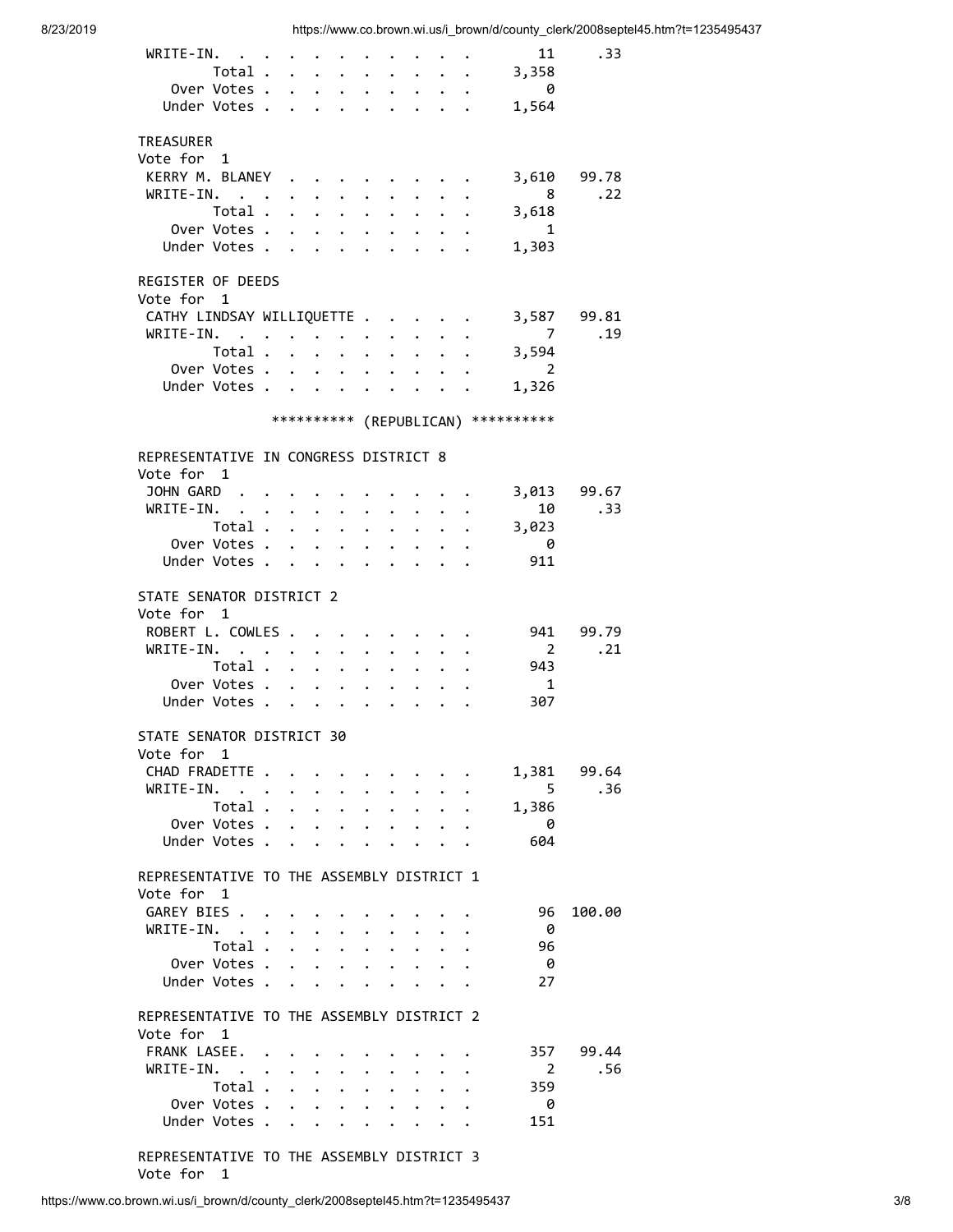| ALOTT                                      |                      |                           | $\bullet$            |                                            | $\bullet$ . The set of $\bullet$                                                        |                      |                      |                                        |                      | 34                         | 100.00      |  |
|--------------------------------------------|----------------------|---------------------------|----------------------|--------------------------------------------|-----------------------------------------------------------------------------------------|----------------------|----------------------|----------------------------------------|----------------------|----------------------------|-------------|--|
| WRITE-IN.<br>$\mathbf{L}$                  | $\ddot{\phantom{0}}$ |                           | $\ddot{\phantom{a}}$ | $\bullet$                                  | $\ddot{\phantom{0}}$                                                                    |                      | $\ddot{\phantom{0}}$ |                                        |                      | - 0                        |             |  |
| Total                                      |                      |                           |                      | $\mathcal{L}^{\text{max}}$                 | $\ddot{\phantom{0}}$                                                                    | $\ddot{\phantom{0}}$ | $\ddot{\phantom{0}}$ | $\ddot{\phantom{1}}$                   |                      | 34                         |             |  |
| Over Votes.                                |                      | $\mathbf{A}$              | $\mathbf{A}$         |                                            | $\mathbf{r}$ , $\mathbf{r}$ , $\mathbf{r}$                                              |                      |                      | $\cdot$ $\cdot$ $\cdot$                |                      | - 0                        |             |  |
| Under Votes .                              |                      | $\mathbf{A}$              |                      |                                            |                                                                                         |                      |                      |                                        |                      | 26                         |             |  |
|                                            |                      |                           |                      |                                            |                                                                                         |                      |                      |                                        |                      |                            |             |  |
| REPRESENTATIVE TO THE ASSEMBLY DISTRICT 4  |                      |                           |                      |                                            |                                                                                         |                      |                      |                                        |                      |                            |             |  |
| Vote for 1                                 |                      |                           |                      |                                            |                                                                                         |                      |                      |                                        |                      |                            |             |  |
| PHIL MONTGOMERY                            |                      |                           |                      |                                            |                                                                                         |                      |                      |                                        |                      |                            | 765 99.74   |  |
| WRITE-IN.                                  |                      |                           | $\bullet$            | $\ddot{\phantom{0}}$                       | $\bullet$                                                                               | $\ddot{\phantom{0}}$ | $\ddot{\phantom{0}}$ |                                        |                      | $\overline{\phantom{0}}^2$ | .26         |  |
| Total .                                    |                      | $\ddot{\phantom{0}}$      | $\mathbf{L}$         | $\mathbf{L}$                               | $\ddot{\phantom{0}}$                                                                    | $\ddot{\phantom{0}}$ | $\ddot{\phantom{0}}$ | $\ddot{\phantom{0}}$                   | $\ddot{\phantom{a}}$ | 767                        |             |  |
| Over Votes .                               |                      |                           |                      |                                            | $\mathbf{r}$ , $\mathbf{r}$ , $\mathbf{r}$ , $\mathbf{r}$ , $\mathbf{r}$ , $\mathbf{r}$ |                      |                      |                                        |                      | - 0                        |             |  |
| Under Votes                                |                      |                           |                      |                                            |                                                                                         |                      |                      |                                        |                      | 266                        |             |  |
|                                            |                      |                           |                      |                                            |                                                                                         |                      |                      |                                        |                      |                            |             |  |
| REPRESENTATIVE TO THE ASSEMBLY DISTRICT 5  |                      |                           |                      |                                            |                                                                                         |                      |                      |                                        |                      |                            |             |  |
|                                            |                      |                           |                      |                                            |                                                                                         |                      |                      |                                        |                      |                            |             |  |
| Vote for 1                                 |                      |                           |                      |                                            |                                                                                         |                      |                      |                                        |                      |                            |             |  |
| JIM STEINEKE .                             |                      |                           |                      |                                            |                                                                                         |                      |                      |                                        |                      | 163                        | 100.00      |  |
| WRITE-IN. .                                | $\ddot{\phantom{a}}$ | $\ddot{\phantom{0}}$      | $\ddot{\phantom{0}}$ | $\ddot{\phantom{0}}$                       | $\bullet$                                                                               | $\ddot{\phantom{0}}$ | $\ddot{\phantom{a}}$ |                                        |                      | - 0                        |             |  |
| Total .                                    |                      | $\mathbf{r} = \mathbf{r}$ |                      | $\ddot{\phantom{0}}$                       | $\ddot{\phantom{0}}$                                                                    | $\ddot{\phantom{0}}$ | $\ddot{\phantom{0}}$ | $\mathbf{L}$                           | $\ddot{\phantom{a}}$ | 163                        |             |  |
| Over Votes.                                |                      |                           |                      |                                            | $\mathbf{r}$ , $\mathbf{r}$ , $\mathbf{r}$ , $\mathbf{r}$ , $\mathbf{r}$                |                      |                      | $\cdot$ $\cdot$ $\cdot$                |                      | - 0                        |             |  |
| Under Votes.                               |                      | $\ddot{\phantom{0}}$      |                      |                                            | $\cdot$ $\cdot$ $\cdot$ $\cdot$ $\cdot$ $\cdot$ $\cdot$ $\cdot$                         |                      |                      |                                        |                      | 55                         |             |  |
|                                            |                      |                           |                      |                                            |                                                                                         |                      |                      |                                        |                      |                            |             |  |
| REPRESENTATIVE TO THE ASSEMBLY DISTRICT 88 |                      |                           |                      |                                            |                                                                                         |                      |                      |                                        |                      |                            |             |  |
| Vote for 1                                 |                      |                           |                      |                                            |                                                                                         |                      |                      |                                        |                      |                            |             |  |
| TONY THEISEN.                              |                      |                           |                      |                                            |                                                                                         |                      |                      |                                        |                      |                            | 539 99.81   |  |
| WRITE-IN. .                                | $\ddot{\phantom{0}}$ | $\bullet$                 | $\bullet$            | $\ddot{\phantom{0}}$                       | $\bullet$                                                                               | $\ddot{\phantom{0}}$ | $\bullet$            |                                        |                      | $\overline{1}$             | .19         |  |
| Total .                                    |                      | $\ddot{\phantom{1}}$      |                      | $\mathbf{L}$                               | $\ddot{\phantom{0}}$                                                                    | $\ddot{\phantom{0}}$ | $\ddot{\phantom{0}}$ | $\ddot{\phantom{0}}$                   | $\sim$               | 540                        |             |  |
| Over Votes .                               |                      | $\mathbf{A}$              |                      |                                            | $\cdot$ $\cdot$ $\cdot$ $\cdot$ $\cdot$                                                 |                      |                      | $\cdot$ $\cdot$ $\cdot$                |                      | $\overline{1}$             |             |  |
| Under Votes                                |                      |                           |                      |                                            |                                                                                         |                      |                      |                                        |                      | 237                        |             |  |
|                                            |                      |                           |                      |                                            |                                                                                         |                      |                      |                                        |                      |                            |             |  |
| REPRESENTATIVE TO THE ASSEMBLY DISTRICT 89 |                      |                           |                      |                                            |                                                                                         |                      |                      |                                        |                      |                            |             |  |
| Vote for 1                                 |                      |                           |                      |                                            |                                                                                         |                      |                      |                                        |                      |                            |             |  |
| JOHN NYGREN. .                             |                      | $\ddot{\phantom{0}}$      |                      |                                            |                                                                                         |                      |                      |                                        |                      | 138                        | 100.00      |  |
| WRITE-IN. .                                |                      |                           |                      |                                            |                                                                                         |                      |                      |                                        |                      |                            |             |  |
|                                            | $\ddot{\phantom{a}}$ | $\ddot{\phantom{0}}$      | $\bullet$ .          | $\bullet$                                  | $\bullet$ .                                                                             | $\bullet$            | $\bullet$            | $\ddot{\phantom{0}}$                   |                      | - 0                        |             |  |
| Total.                                     |                      | $\sim$ $\sim$ $\sim$      |                      | $\ddot{\phantom{0}}$                       | $\ddot{\phantom{0}}$                                                                    | $\ddot{\phantom{0}}$ | $\ddot{\phantom{0}}$ | $\sim$                                 | $\ddot{\phantom{a}}$ | 138                        |             |  |
| Over Votes.                                |                      | $\mathbf{r}$              |                      | $\mathbf{L}$                               | $\mathbf{r}$ and $\mathbf{r}$                                                           |                      |                      | $\mathbf{r} = \mathbf{r} - \mathbf{r}$ |                      | - 0                        |             |  |
| Under Votes.                               |                      | $\ddot{\phantom{0}}$      |                      |                                            | $\cdot$ $\cdot$ $\cdot$ $\cdot$ $\cdot$ $\cdot$ $\cdot$ $\cdot$                         |                      |                      |                                        |                      | -81                        |             |  |
|                                            |                      |                           |                      |                                            |                                                                                         |                      |                      |                                        |                      |                            |             |  |
| REPRESENTATIVE TO THE ASSEMBLY DISTRICT 90 |                      |                           |                      |                                            |                                                                                         |                      |                      |                                        |                      |                            |             |  |
| Vote for<br>$\mathbf{1}$                   |                      |                           |                      |                                            |                                                                                         |                      |                      |                                        |                      |                            |             |  |
| KARL VAN ROY .                             |                      |                           |                      |                                            |                                                                                         |                      |                      |                                        |                      | 770                        | 99.87       |  |
| WRITE-IN. .                                | $\ddot{\phantom{0}}$ |                           |                      |                                            |                                                                                         |                      |                      |                                        |                      | $\mathbf{1}$               | .13         |  |
| Total                                      |                      |                           |                      | $\mathbf{L}$                               | $\ddot{\phantom{0}}$                                                                    | $\ddot{\phantom{0}}$ | $\ddot{\phantom{0}}$ | $\mathbf{A}$                           |                      | 771                        |             |  |
| Over Votes .                               |                      | $\mathbf{r} = \mathbf{r}$ |                      | $\mathbf{A}$                               | $\ddot{\phantom{0}}$                                                                    | $\ddot{\phantom{0}}$ | $\ddot{\phantom{0}}$ | $\mathbf{A}$                           |                      | $\overline{\phantom{a}}$   |             |  |
| Under Votes                                |                      |                           | $\sim$               | $\mathbf{A}$                               | $\sim$                                                                                  | $\ddot{\phantom{0}}$ |                      | $\cdot$ $\cdot$ $\cdot$                |                      | 220                        |             |  |
|                                            |                      |                           |                      |                                            |                                                                                         |                      |                      |                                        |                      |                            |             |  |
| DISTRICT ATTORNEY                          |                      |                           |                      |                                            |                                                                                         |                      |                      |                                        |                      |                            |             |  |
| Vote for 1                                 |                      |                           |                      |                                            |                                                                                         |                      |                      |                                        |                      |                            |             |  |
| JOHN P. ZAKOWSKI.                          |                      |                           |                      |                                            |                                                                                         |                      |                      |                                        |                      |                            | 2,926 99.86 |  |
| $WRITE-IN.$                                |                      |                           |                      |                                            |                                                                                         |                      |                      |                                        |                      | $\overline{4}$             | .14         |  |
| Total                                      |                      |                           | $\mathbf{L}$         | $\mathbf{r}$                               | $\mathbf{L}$                                                                            | $\mathbf{r}$         | $\ddot{\phantom{0}}$ |                                        |                      | 2,930                      |             |  |
| Over Votes .                               |                      |                           |                      | $\cdot$ $\cdot$ $\cdot$ $\cdot$ $\cdot$    |                                                                                         | $\mathbf{A}$         |                      | $\cdot$ $\cdot$                        |                      | $\mathbf{1}$               |             |  |
| Under Votes .                              |                      | $\sim$                    |                      | $\mathbf{r}$ , $\mathbf{r}$ , $\mathbf{r}$ |                                                                                         | $\mathbf{L}$         |                      | $\cdot$ $\cdot$ $\cdot$                |                      | 1,003                      |             |  |
|                                            |                      |                           |                      |                                            |                                                                                         |                      |                      |                                        |                      |                            |             |  |
| <b>COUNTY CLERK</b>                        |                      |                           |                      |                                            |                                                                                         |                      |                      |                                        |                      |                            |             |  |
| Vote for 1                                 |                      |                           |                      |                                            |                                                                                         |                      |                      |                                        |                      |                            |             |  |
| DARLENE K. MARCELLE .                      |                      |                           |                      |                                            |                                                                                         |                      |                      |                                        |                      |                            |             |  |
|                                            |                      |                           |                      |                                            |                                                                                         |                      |                      |                                        |                      | 2,897                      | 99.79       |  |
| WRITE-IN.                                  |                      |                           | $\bullet$            |                                            |                                                                                         |                      |                      |                                        |                      | $6\overline{6}$            | .21         |  |
| Total .                                    |                      | $\mathbf{L} = \mathbf{L}$ |                      | $\mathbf{L}$                               | $\ddot{\phantom{0}}$                                                                    | $\ddot{\phantom{0}}$ | $\ddot{\phantom{a}}$ | $\mathbf{r}$                           |                      | 2,903                      |             |  |
| Over Votes.                                |                      |                           |                      |                                            |                                                                                         |                      |                      |                                        |                      | $\theta$                   |             |  |
| Under Votes                                |                      |                           |                      |                                            |                                                                                         |                      |                      |                                        |                      | 1,031                      |             |  |
|                                            |                      |                           |                      |                                            |                                                                                         |                      |                      |                                        |                      |                            |             |  |
| TREASURER                                  |                      |                           |                      |                                            |                                                                                         |                      |                      |                                        |                      |                            |             |  |
| Vote for 1                                 |                      |                           |                      |                                            |                                                                                         |                      |                      |                                        |                      |                            |             |  |
| WRITE-IN. .                                |                      |                           |                      |                                            |                                                                                         |                      |                      |                                        |                      | 195                        | 100.00      |  |
|                                            |                      |                           |                      |                                            |                                                                                         |                      |                      |                                        |                      |                            |             |  |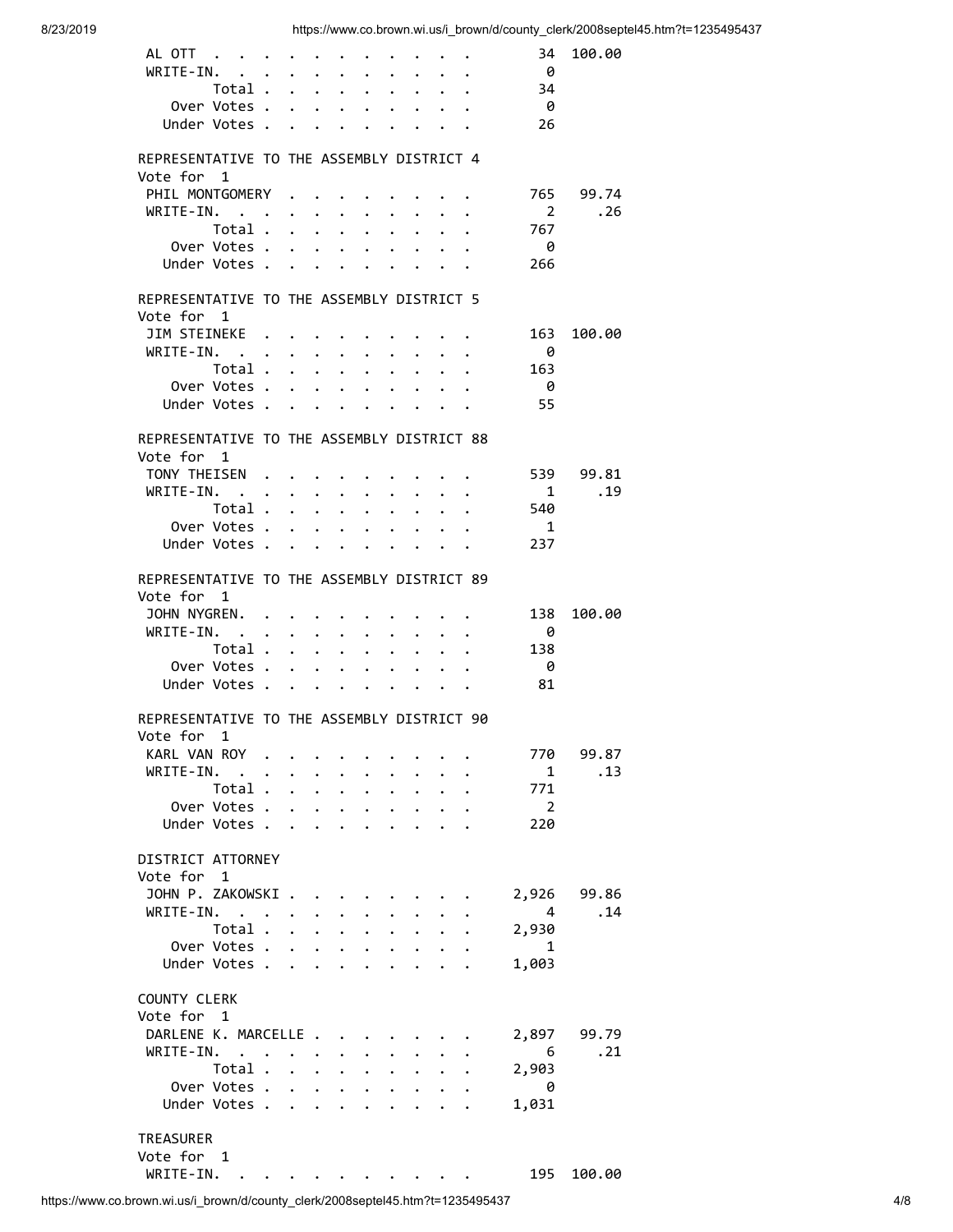| Total                                               |                      |                         |                                                                         |                      |                                              |                      |                                |                                                   | 195                                     |        |
|-----------------------------------------------------|----------------------|-------------------------|-------------------------------------------------------------------------|----------------------|----------------------------------------------|----------------------|--------------------------------|---------------------------------------------------|-----------------------------------------|--------|
| Over Votes .                                        |                      |                         | $\cdot$ $\cdot$ $\cdot$                                                 | $\ddot{\phantom{0}}$ | $\bullet$ . The set of $\bullet$             |                      |                                | $\bullet$ $\bullet$ $\bullet$ $\bullet$ $\bullet$ | $\theta$                                |        |
| Under Votes 3,739                                   |                      |                         |                                                                         |                      |                                              |                      |                                |                                                   |                                         |        |
|                                                     |                      |                         |                                                                         |                      |                                              |                      |                                |                                                   |                                         |        |
| REGISTER OF DEEDS                                   |                      |                         |                                                                         |                      |                                              |                      |                                |                                                   |                                         |        |
| Vote for 1                                          |                      |                         |                                                                         |                      |                                              |                      |                                |                                                   |                                         |        |
| WRITE-IN.                                           |                      | $\cdot$ $\cdot$ $\cdot$ |                                                                         |                      |                                              |                      |                                |                                                   | 120                                     | 100.00 |
| Total .                                             | $\ddot{\phantom{a}}$ |                         | $\ddot{\phantom{a}}$                                                    | $\ddot{\phantom{0}}$ | $\bullet$                                    |                      |                                |                                                   | 120                                     |        |
| Over Votes .                                        |                      |                         | $\mathbf{1}$ $\mathbf{1}$ $\mathbf{1}$ $\mathbf{1}$                     | $\mathbf{A}$         | $\ddot{\phantom{0}}$                         | $\mathbf{r}$         | $\ddot{\phantom{0}}$           |                                                   | $\theta$                                |        |
| Under Votes .                                       |                      |                         |                                                                         | $\mathbf{r}$         | $\sim$ $\sim$                                |                      |                                |                                                   | $\cdot \quad . \quad . \quad 3,814$     |        |
|                                                     |                      |                         |                                                                         |                      |                                              |                      |                                |                                                   |                                         |        |
|                                                     |                      |                         |                                                                         |                      |                                              |                      |                                |                                                   | ********** (WISCONSIN GREEN) ********** |        |
|                                                     |                      |                         |                                                                         |                      |                                              |                      |                                |                                                   |                                         |        |
| REPRESENTATIVE IN CONGRESS DISTRICT 8<br>Vote for 1 |                      |                         |                                                                         |                      |                                              |                      |                                |                                                   |                                         |        |
| WRITE-IN. .                                         |                      |                         |                                                                         |                      |                                              |                      |                                |                                                   | $\overline{4}$                          | 100.00 |
| Total                                               |                      |                         | $\bullet$ .<br><br><br><br><br><br><br><br><br><br><br><br><br><br><br> |                      |                                              |                      |                                |                                                   | 4                                       |        |
| Over Votes .                                        | $\mathbf{r}$         |                         | $\mathbf{r} = \mathbf{r}$                                               | $\ddot{\phantom{0}}$ | $\ddot{\phantom{0}}$<br>$\ddot{\phantom{a}}$ | $\ddot{\phantom{0}}$ | $\ddot{\phantom{0}}$<br>$\sim$ |                                                   | 0                                       |        |
| Under Votes .                                       | $\ddot{\phantom{0}}$ |                         | $\cdot$ $\cdot$ $\cdot$ $\cdot$                                         |                      |                                              |                      | $\ddot{\phantom{a}}$           |                                                   | 9                                       |        |
|                                                     |                      |                         |                                                                         |                      |                                              |                      |                                |                                                   |                                         |        |
| STATE SENATOR DISTRICT 2                            |                      |                         |                                                                         |                      |                                              |                      |                                |                                                   |                                         |        |
| Vote for 1                                          |                      |                         |                                                                         |                      |                                              |                      |                                |                                                   |                                         |        |
| WRITE-IN.                                           |                      |                         |                                                                         |                      |                                              |                      |                                |                                                   | 1                                       | 100.00 |
| Total .                                             |                      |                         | $\cdot$ $\cdot$ $\cdot$                                                 | $\ddot{\phantom{0}}$ | $\bullet$                                    |                      |                                |                                                   | 1                                       |        |
| Over Votes .                                        |                      | 2.121                   | $\mathbf{L}$                                                            | $\ddot{\phantom{a}}$ | $\cdot$                                      | $\ddot{\phantom{0}}$ |                                |                                                   | 0                                       |        |
| Under Votes.                                        | $\mathbf{A}$         | $\ddot{\phantom{a}}$    | $\sim$ $\sim$                                                           |                      | $\sim$                                       |                      |                                |                                                   | $\overline{2}$                          |        |
|                                                     |                      |                         |                                                                         |                      |                                              |                      |                                |                                                   |                                         |        |
| STATE SENATOR DISTRICT 30                           |                      |                         |                                                                         |                      |                                              |                      |                                |                                                   |                                         |        |
| Vote for 1                                          |                      |                         |                                                                         |                      |                                              |                      |                                |                                                   |                                         |        |
| WRITE-IN.                                           |                      |                         |                                                                         |                      |                                              |                      |                                |                                                   | $\overline{\phantom{0}}$                | 100.00 |
| Total .                                             | $\ddot{\phantom{a}}$ |                         | $\ddot{\phantom{1}}$                                                    | $\ddot{\phantom{0}}$ |                                              |                      |                                |                                                   | $\overline{2}$                          |        |
| Over Votes .                                        |                      |                         | $\ddot{\phantom{0}}$                                                    |                      |                                              |                      |                                |                                                   | 0                                       |        |
| Under Votes.                                        | $\ddot{\phantom{a}}$ | $\ddot{\phantom{a}}$    | $\ddot{\phantom{a}}$                                                    |                      |                                              |                      |                                |                                                   | 7                                       |        |
|                                                     |                      |                         |                                                                         |                      |                                              |                      |                                |                                                   |                                         |        |
| REPRESENTATIVE TO THE ASSEMBLY DISTRICT 1           |                      |                         |                                                                         |                      |                                              |                      |                                |                                                   |                                         |        |
| Vote for 1                                          |                      |                         |                                                                         |                      |                                              |                      |                                |                                                   |                                         |        |
| WRITE-IN.                                           |                      |                         |                                                                         |                      |                                              |                      |                                |                                                   | 0                                       |        |
| Over Votes .                                        |                      | $\bullet$ .             | $\ddot{\phantom{a}}$                                                    |                      |                                              |                      |                                |                                                   | 0                                       |        |
| Under Votes.                                        |                      |                         |                                                                         |                      |                                              |                      |                                |                                                   | 0                                       |        |
|                                                     |                      |                         |                                                                         |                      |                                              |                      |                                |                                                   |                                         |        |
| REPRESENTATIVE TO THE ASSEMBLY DISTRICT 2           |                      |                         |                                                                         |                      |                                              |                      |                                |                                                   |                                         |        |
| Vote for 1                                          |                      |                         |                                                                         |                      |                                              |                      |                                |                                                   |                                         |        |
| WRITE-IN.                                           |                      |                         |                                                                         |                      |                                              |                      |                                |                                                   | $\mathbf{1}$                            | 100.00 |
| Total                                               |                      |                         |                                                                         |                      |                                              |                      |                                |                                                   | 1                                       |        |
| Over Votes                                          |                      |                         |                                                                         |                      |                                              |                      |                                |                                                   | 0                                       |        |
| Under Votes                                         |                      |                         |                                                                         |                      |                                              |                      |                                |                                                   | 0                                       |        |
|                                                     |                      |                         |                                                                         |                      |                                              |                      |                                |                                                   |                                         |        |
| REPRESENTATIVE TO THE ASSEMBLY DISTRICT 3           |                      |                         |                                                                         |                      |                                              |                      |                                |                                                   |                                         |        |
| Vote for 1                                          |                      |                         |                                                                         |                      |                                              |                      |                                |                                                   |                                         |        |
| WRITE-IN.                                           |                      |                         |                                                                         |                      |                                              |                      |                                |                                                   | 0                                       |        |
| Over Votes                                          |                      |                         |                                                                         |                      |                                              |                      |                                |                                                   | 0                                       |        |
| Under Votes                                         |                      |                         |                                                                         |                      |                                              |                      |                                |                                                   | 0                                       |        |
|                                                     |                      |                         |                                                                         |                      |                                              |                      |                                |                                                   |                                         |        |
| REPRESENTATIVE TO THE ASSEMBLY DISTRICT 4           |                      |                         |                                                                         |                      |                                              |                      |                                |                                                   |                                         |        |
| Vote for 1                                          |                      |                         |                                                                         |                      |                                              |                      |                                |                                                   |                                         |        |
| WRITE-IN.                                           |                      |                         |                                                                         |                      |                                              |                      |                                |                                                   | 1                                       | 100.00 |
| Total $\cdots$ $\cdots$                             |                      |                         |                                                                         |                      |                                              |                      | $\ddot{\phantom{a}}$           | $\ddot{\phantom{a}}$                              | 1                                       |        |
| Over Votes                                          |                      |                         |                                                                         |                      |                                              |                      |                                |                                                   | 0                                       |        |
| Under Votes                                         |                      |                         |                                                                         |                      |                                              |                      |                                |                                                   | 1                                       |        |
|                                                     |                      |                         |                                                                         |                      |                                              |                      |                                |                                                   |                                         |        |
| REPRESENTATIVE TO THE ASSEMBLY DISTRICT 5           |                      |                         |                                                                         |                      |                                              |                      |                                |                                                   |                                         |        |
| Vote for 1<br>WRITE-IN.                             |                      |                         |                                                                         |                      |                                              |                      |                                |                                                   | 0                                       |        |
|                                                     |                      |                         |                                                                         |                      |                                              |                      |                                |                                                   |                                         |        |
| Total                                               |                      |                         |                                                                         |                      | $\bullet$ . $\bullet$                        |                      |                                |                                                   | 0                                       |        |
| Over Votes                                          |                      |                         |                                                                         |                      |                                              |                      |                                |                                                   | 0                                       |        |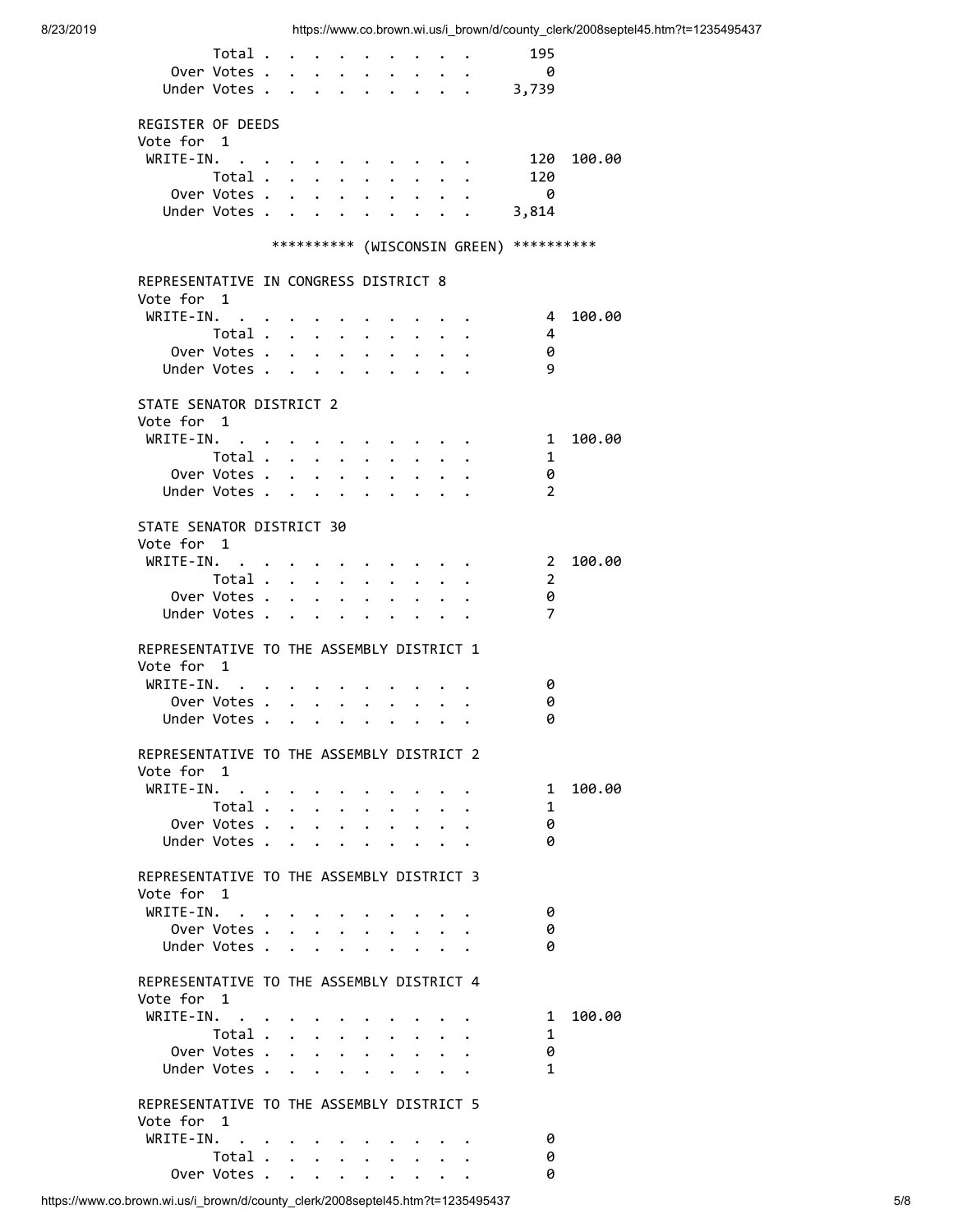| Under Votes                                                                                                                  |                      |                                                      |                                                  |                               |                                                                                                                                                     |                      |                                      | 1              |        |
|------------------------------------------------------------------------------------------------------------------------------|----------------------|------------------------------------------------------|--------------------------------------------------|-------------------------------|-----------------------------------------------------------------------------------------------------------------------------------------------------|----------------------|--------------------------------------|----------------|--------|
| REPRESENTATIVE TO THE ASSEMBLY DISTRICT 88                                                                                   |                      |                                                      |                                                  |                               |                                                                                                                                                     |                      |                                      |                |        |
| Vote for 1                                                                                                                   |                      |                                                      |                                                  |                               |                                                                                                                                                     |                      |                                      |                |        |
| WRITE-IN.                                                                                                                    |                      |                                                      |                                                  |                               |                                                                                                                                                     |                      |                                      | $2^{\circ}$    | 100.00 |
| Total                                                                                                                        |                      |                                                      | $\bullet$                                        | $\ddot{\phantom{0}}$          | $\bullet$                                                                                                                                           |                      |                                      | 2              |        |
| Over Votes .                                                                                                                 |                      | $\ddot{\phantom{a}}$<br>$\ddot{\phantom{0}}$         | $\bullet$                                        | $\ddot{\phantom{0}}$          | $\ddot{\phantom{0}}$                                                                                                                                |                      |                                      | 0              |        |
| Under Votes .                                                                                                                | $\ddot{\phantom{a}}$ | $\ddot{\phantom{0}}$                                 | $\bullet$                                        |                               |                                                                                                                                                     |                      |                                      | 6              |        |
| REPRESENTATIVE TO THE ASSEMBLY DISTRICT 89                                                                                   |                      |                                                      |                                                  |                               |                                                                                                                                                     |                      |                                      |                |        |
| Vote for 1                                                                                                                   |                      |                                                      |                                                  |                               |                                                                                                                                                     |                      |                                      |                |        |
| WRITE-IN.                                                                                                                    |                      | $\bullet$ . In the case of the case of the $\bullet$ |                                                  |                               | $\cdot$ $\cdot$ $\cdot$ $\cdot$                                                                                                                     |                      |                                      | 0              |        |
| Over Votes                                                                                                                   |                      |                                                      | $\ddot{\phantom{0}}$                             |                               | $\bullet$ . The set of $\bullet$                                                                                                                    | $\cdot$ $\cdot$      |                                      | 0              |        |
| Under Votes                                                                                                                  |                      |                                                      |                                                  | $\bullet$ $\bullet$ $\bullet$ | $\bullet$ .<br><br><br><br><br><br><br><br><br><br><br><br><br><br><br><br><br><br><br><br><br><br><br><br><br><br><br><br><br><br><br><br><br><br> | $\ddot{\phantom{0}}$ |                                      | 0              |        |
|                                                                                                                              |                      |                                                      |                                                  |                               |                                                                                                                                                     |                      |                                      |                |        |
| REPRESENTATIVE TO THE ASSEMBLY DISTRICT 90<br>Vote for 1                                                                     |                      |                                                      |                                                  |                               |                                                                                                                                                     |                      |                                      |                |        |
| WRITE-IN.<br>$\bullet$                                                                                                       |                      |                                                      |                                                  |                               |                                                                                                                                                     |                      |                                      | 0              |        |
| Total                                                                                                                        |                      |                                                      | $\ddot{\phantom{0}}$                             | $\ddot{\phantom{0}}$          |                                                                                                                                                     |                      |                                      | 0              |        |
| Over Votes .                                                                                                                 | $\mathbf{r}$         | $\ddot{\phantom{a}}$                                 | $\ddot{\phantom{0}}$<br>$\ddot{\phantom{0}}$     | $\ddot{\phantom{0}}$          | $\bullet$                                                                                                                                           | $\ddot{\phantom{0}}$ | $\ddot{\phantom{a}}$                 | 0              |        |
| Under Votes                                                                                                                  |                      | $\ddot{\phantom{a}}$<br>$\ddot{\phantom{0}}$         |                                                  | $\bullet$                     | $\ddot{\phantom{0}}$                                                                                                                                | $\bullet$            |                                      | 1              |        |
|                                                                                                                              |                      |                                                      |                                                  |                               |                                                                                                                                                     |                      |                                      |                |        |
| DISTRICT ATTORNEY                                                                                                            |                      |                                                      |                                                  |                               |                                                                                                                                                     |                      |                                      |                |        |
| Vote for 1                                                                                                                   |                      |                                                      |                                                  |                               |                                                                                                                                                     |                      |                                      |                |        |
| $WRITE-IN.$<br>Total .                                                                                                       | $\ddot{\phantom{0}}$ |                                                      |                                                  |                               |                                                                                                                                                     |                      |                                      | 5.<br>5        | 100.00 |
| Over Votes .                                                                                                                 |                      | $\sim$<br>$\ddot{\phantom{0}}$                       | $\bullet$ .<br>$\bullet$<br>$\ddot{\phantom{0}}$ |                               | $\bullet$                                                                                                                                           |                      |                                      | 0              |        |
| Under Votes.                                                                                                                 | $\mathbf{r}$         | $\ddot{\phantom{a}}$<br>$\ddot{\phantom{0}}$         | $\ddot{\phantom{a}}$                             | $\bullet$                     | $\ddot{\phantom{0}}$                                                                                                                                |                      |                                      | 8              |        |
|                                                                                                                              |                      |                                                      |                                                  |                               |                                                                                                                                                     |                      |                                      |                |        |
| COUNTY CLERK                                                                                                                 |                      |                                                      |                                                  |                               |                                                                                                                                                     |                      |                                      |                |        |
| Vote for 1                                                                                                                   |                      |                                                      |                                                  |                               |                                                                                                                                                     |                      |                                      |                |        |
| WRITE-IN.                                                                                                                    |                      |                                                      |                                                  |                               |                                                                                                                                                     |                      |                                      | 4              | 100.00 |
| Total .                                                                                                                      | $\mathbf{A}$         | $\ddot{\phantom{0}}$<br>$\ddot{\phantom{a}}$         |                                                  |                               |                                                                                                                                                     |                      |                                      | 4              |        |
| Over Votes .                                                                                                                 |                      |                                                      |                                                  |                               |                                                                                                                                                     |                      |                                      | 0              |        |
| Under Votes .                                                                                                                | $\ddot{\phantom{a}}$ | $\ddot{\phantom{a}}$                                 |                                                  |                               |                                                                                                                                                     |                      |                                      | 9              |        |
| TREASURER                                                                                                                    |                      |                                                      |                                                  |                               |                                                                                                                                                     |                      |                                      |                |        |
| Vote for 1                                                                                                                   |                      |                                                      |                                                  |                               |                                                                                                                                                     |                      |                                      |                |        |
| WRITE-IN.<br>the contract of the contract of the contract of the contract of the contract of the contract of the contract of |                      |                                                      |                                                  |                               |                                                                                                                                                     |                      |                                      | 6              | 100.00 |
| Total.                                                                                                                       |                      |                                                      |                                                  |                               |                                                                                                                                                     |                      |                                      | 6              |        |
| Over Votes                                                                                                                   |                      |                                                      |                                                  |                               |                                                                                                                                                     |                      |                                      | 0              |        |
| Under Votes.                                                                                                                 | $\sim$               |                                                      |                                                  |                               |                                                                                                                                                     |                      |                                      | $\overline{7}$ |        |
|                                                                                                                              |                      |                                                      |                                                  |                               |                                                                                                                                                     |                      |                                      |                |        |
| REGISTER OF DEEDS<br>Vote for 1                                                                                              |                      |                                                      |                                                  |                               |                                                                                                                                                     |                      |                                      |                |        |
| WRITE-IN.                                                                                                                    |                      |                                                      |                                                  |                               |                                                                                                                                                     |                      |                                      | 4              | 100.00 |
| Total                                                                                                                        |                      |                                                      | $\bullet$ .                                      |                               |                                                                                                                                                     |                      |                                      | 4              |        |
| Over Votes                                                                                                                   |                      |                                                      |                                                  |                               |                                                                                                                                                     |                      |                                      | 0              |        |
| Under Votes.                                                                                                                 |                      | $\ddot{\phantom{a}}$                                 |                                                  |                               |                                                                                                                                                     |                      |                                      | 9              |        |
|                                                                                                                              |                      |                                                      |                                                  |                               |                                                                                                                                                     |                      |                                      |                |        |
|                                                                                                                              |                      |                                                      |                                                  |                               |                                                                                                                                                     |                      | *********** (LIBERTARIAN) ********** |                |        |
| REPRESENTATIVE IN CONGRESS DISTRICT 8                                                                                        |                      |                                                      |                                                  |                               |                                                                                                                                                     |                      |                                      |                |        |
| Vote for 1                                                                                                                   |                      |                                                      |                                                  |                               |                                                                                                                                                     |                      |                                      |                |        |
| $WRITE-IN.$                                                                                                                  |                      |                                                      |                                                  |                               |                                                                                                                                                     |                      |                                      | 5              | 100.00 |
| Total                                                                                                                        |                      |                                                      |                                                  |                               |                                                                                                                                                     |                      |                                      | 5              |        |
| Over Votes .                                                                                                                 |                      | $\cdot$ $\cdot$ $\cdot$ $\cdot$                      |                                                  |                               |                                                                                                                                                     |                      |                                      | 0              |        |
| Under Votes .                                                                                                                |                      | $\mathbf{L}$                                         | $\sim$                                           |                               |                                                                                                                                                     |                      |                                      | 14             |        |
|                                                                                                                              |                      |                                                      |                                                  |                               |                                                                                                                                                     |                      |                                      |                |        |
| STATE SENATOR DISTRICT 2                                                                                                     |                      |                                                      |                                                  |                               |                                                                                                                                                     |                      |                                      |                |        |
| Vote for 1                                                                                                                   |                      |                                                      |                                                  |                               |                                                                                                                                                     |                      |                                      |                |        |
| WRITE-IN.<br>Total                                                                                                           |                      |                                                      |                                                  |                               |                                                                                                                                                     |                      |                                      | 0<br>0         |        |
| Over Votes                                                                                                                   |                      |                                                      | $\bullet$ .<br>$\bullet$ .                       |                               |                                                                                                                                                     |                      |                                      | 0              |        |
| Under Votes .                                                                                                                |                      |                                                      |                                                  |                               |                                                                                                                                                     |                      |                                      | 6              |        |
|                                                                                                                              |                      |                                                      |                                                  |                               |                                                                                                                                                     |                      |                                      |                |        |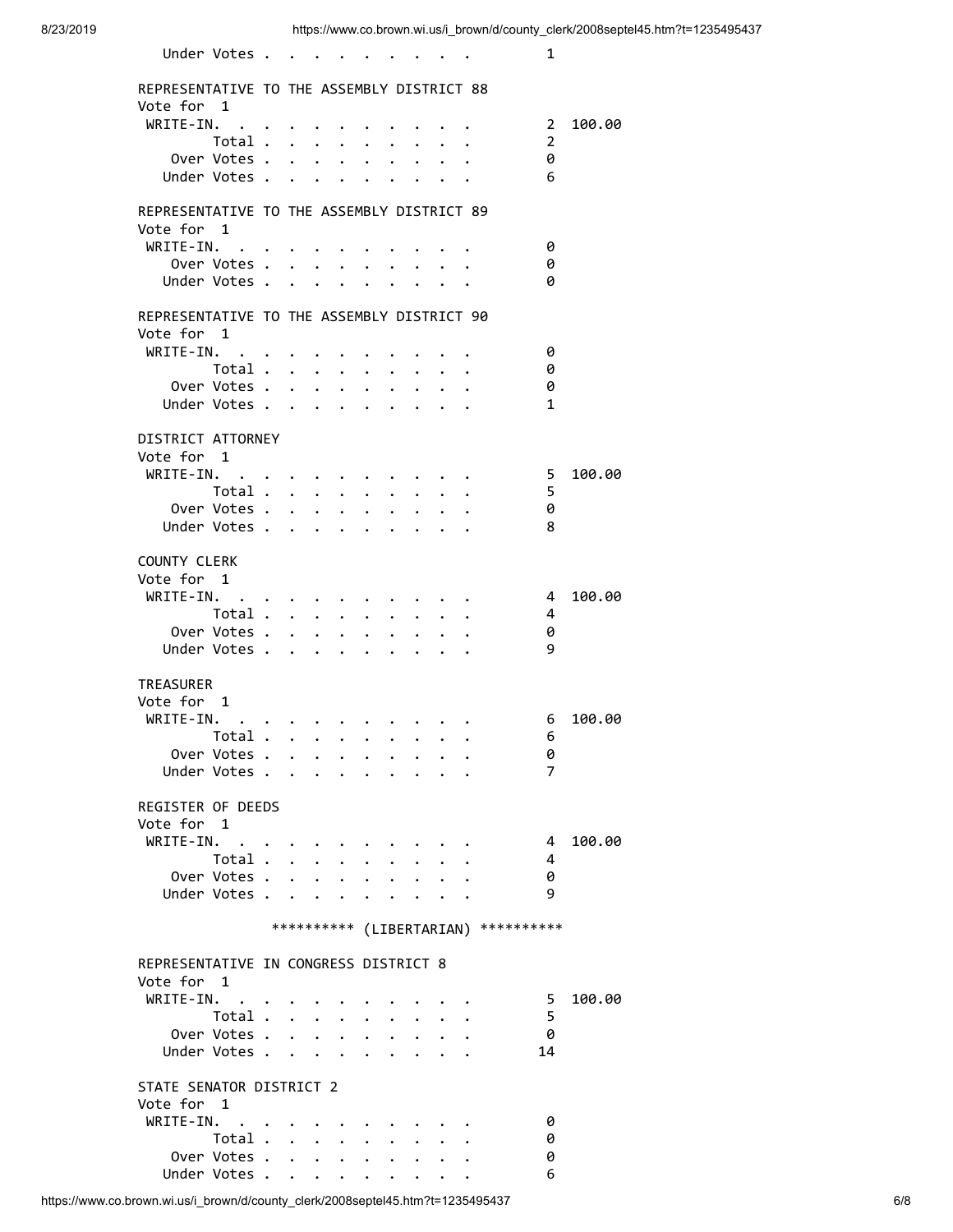| STATE SENATOR DISTRICT 30                  |                                  |                                                     |                                                   |                               |                                  |                                                           |                                                                     |                         |        |
|--------------------------------------------|----------------------------------|-----------------------------------------------------|---------------------------------------------------|-------------------------------|----------------------------------|-----------------------------------------------------------|---------------------------------------------------------------------|-------------------------|--------|
| Vote for 1                                 |                                  |                                                     |                                                   |                               |                                  |                                                           |                                                                     |                         |        |
| WRITE-IN.                                  |                                  |                                                     |                                                   |                               |                                  |                                                           |                                                                     | $\overline{1}$          | 100.00 |
| Total .<br>Over Votes .                    |                                  |                                                     | $\cdot$ $\cdot$ $\cdot$ $\cdot$ $\cdot$           |                               |                                  |                                                           |                                                                     | 1                       |        |
| Under Votes.                               |                                  | $\bullet$ . The set of $\bullet$                    | $\ddot{\phantom{0}}$<br>$\bullet$ .               |                               |                                  |                                                           |                                                                     | 0<br>8                  |        |
|                                            | $\mathbf{r}$                     | $\mathbf{L}$                                        | $\mathbf{L}$<br>$\ddot{\phantom{0}}$              | $\ddot{\phantom{a}}$          |                                  |                                                           |                                                                     |                         |        |
| REPRESENTATIVE TO THE ASSEMBLY DISTRICT 1  |                                  |                                                     |                                                   |                               |                                  |                                                           |                                                                     |                         |        |
| Vote for 1                                 |                                  |                                                     |                                                   |                               |                                  |                                                           |                                                                     |                         |        |
| WRITE-IN.                                  |                                  |                                                     |                                                   |                               |                                  |                                                           |                                                                     | 0                       |        |
| Total                                      |                                  |                                                     |                                                   |                               |                                  |                                                           |                                                                     | 0                       |        |
| Over Votes .                               |                                  |                                                     |                                                   |                               |                                  |                                                           |                                                                     | 0                       |        |
| Under Votes .                              |                                  |                                                     |                                                   |                               |                                  |                                                           |                                                                     | $\overline{2}$          |        |
|                                            |                                  |                                                     |                                                   |                               |                                  |                                                           |                                                                     |                         |        |
| REPRESENTATIVE TO THE ASSEMBLY DISTRICT 2  |                                  |                                                     |                                                   |                               |                                  |                                                           |                                                                     |                         |        |
| Vote for 1                                 |                                  |                                                     |                                                   |                               |                                  |                                                           |                                                                     |                         |        |
| WRITE-IN.                                  |                                  |                                                     |                                                   |                               |                                  |                                                           |                                                                     | 0                       |        |
| Over Votes                                 |                                  |                                                     |                                                   |                               |                                  |                                                           |                                                                     | 0                       |        |
| Under Votes                                |                                  |                                                     |                                                   |                               |                                  |                                                           |                                                                     | 0                       |        |
|                                            |                                  |                                                     |                                                   |                               |                                  |                                                           |                                                                     |                         |        |
| REPRESENTATIVE TO THE ASSEMBLY DISTRICT 3  |                                  |                                                     |                                                   |                               |                                  |                                                           |                                                                     |                         |        |
| Vote for 1                                 |                                  |                                                     |                                                   |                               |                                  |                                                           |                                                                     |                         |        |
| WRITE-IN.                                  |                                  |                                                     |                                                   |                               |                                  |                                                           |                                                                     | $\overline{\mathbf{1}}$ | 100.00 |
| Total                                      |                                  |                                                     |                                                   |                               | $\bullet$ . The set of $\bullet$ |                                                           | $\ddot{\phantom{0}}$                                                | - 1                     |        |
| Over Votes .                               | $\bullet$ . The set of $\bullet$ | $\sim$ $\sim$ $\sim$                                | $\ddot{\phantom{0}}$                              | $\bullet$                     |                                  |                                                           | $\bullet$ $\bullet$ $\bullet$                                       | 0                       |        |
| Under Votes                                |                                  |                                                     |                                                   |                               |                                  |                                                           |                                                                     | $\mathbf{1}$            |        |
|                                            |                                  |                                                     |                                                   |                               |                                  |                                                           |                                                                     |                         |        |
| REPRESENTATIVE TO THE ASSEMBLY DISTRICT 4  |                                  |                                                     |                                                   |                               |                                  |                                                           |                                                                     |                         |        |
| Vote for 1                                 |                                  |                                                     |                                                   |                               |                                  |                                                           |                                                                     |                         |        |
| WRITE-IN.                                  |                                  |                                                     | $\cdot$ $\cdot$ $\cdot$ $\cdot$ $\cdot$ $\cdot$   |                               |                                  |                                                           |                                                                     | - 0                     |        |
| Total                                      |                                  |                                                     |                                                   |                               |                                  | $\mathbf{r}$ , $\mathbf{r}$ , $\mathbf{r}$ , $\mathbf{r}$ |                                                                     | - 0                     |        |
| Over Votes .                               |                                  |                                                     | $\ddot{\bullet}$                                  |                               |                                  |                                                           | $\ddot{\phantom{0}}$                                                | 0                       |        |
| Under Votes                                |                                  |                                                     |                                                   |                               |                                  |                                                           |                                                                     | 4                       |        |
|                                            |                                  |                                                     |                                                   |                               |                                  |                                                           |                                                                     |                         |        |
| REPRESENTATIVE TO THE ASSEMBLY DISTRICT 5  |                                  |                                                     |                                                   |                               |                                  |                                                           |                                                                     |                         |        |
| Vote for 1                                 |                                  |                                                     |                                                   |                               |                                  |                                                           |                                                                     |                         |        |
| WRITE-IN.                                  |                                  | $\bullet$ . In the case of the case of the $\alpha$ |                                                   | $\bullet$ $\bullet$ $\bullet$ |                                  |                                                           |                                                                     | 0                       |        |
| Total                                      |                                  |                                                     | $\sim$ 100 $\pm$                                  | $\bullet$                     |                                  |                                                           |                                                                     | 0                       |        |
| Over Votes                                 |                                  |                                                     |                                                   |                               | $\bullet$ . The set of $\bullet$ |                                                           | $\bullet$ .<br><br><br><br><br><br><br><br><br><br><br><br><br><br> | 0                       |        |
| Under Votes                                |                                  |                                                     |                                                   |                               |                                  |                                                           |                                                                     | $\overline{2}$          |        |
|                                            |                                  |                                                     |                                                   |                               |                                  |                                                           |                                                                     |                         |        |
| REPRESENTATIVE TO THE ASSEMBLY DISTRICT 88 |                                  |                                                     |                                                   |                               |                                  |                                                           |                                                                     |                         |        |
| Vote for 1                                 |                                  |                                                     |                                                   |                               |                                  |                                                           |                                                                     |                         |        |
| WRITE-IN.                                  |                                  |                                                     |                                                   |                               |                                  |                                                           |                                                                     | 1                       | 100.00 |
| Total                                      |                                  |                                                     | $\ddot{\phantom{0}}$                              |                               |                                  |                                                           |                                                                     | 1                       |        |
| Over Votes                                 |                                  |                                                     | $\ddot{\phantom{0}}$                              | $\ddot{\phantom{0}}$          |                                  |                                                           |                                                                     | 0                       |        |
| Under Votes                                |                                  |                                                     | $\cdot$ $\cdot$ $\cdot$                           |                               |                                  | $\ddot{\phantom{0}}$                                      |                                                                     | 3                       |        |
|                                            |                                  |                                                     |                                                   |                               |                                  |                                                           |                                                                     |                         |        |
| REPRESENTATIVE TO THE ASSEMBLY DISTRICT 89 |                                  |                                                     |                                                   |                               |                                  |                                                           |                                                                     |                         |        |
| Vote for 1                                 |                                  |                                                     |                                                   |                               |                                  |                                                           |                                                                     |                         |        |
| $WRITE-IN.$                                |                                  |                                                     |                                                   |                               |                                  |                                                           |                                                                     | 0                       |        |
| Total $\cdots$ $\cdots$                    |                                  |                                                     |                                                   |                               |                                  |                                                           |                                                                     | 0                       |        |
| Over Votes .                               |                                  | $\bullet$ . The set of $\bullet$                    | $\bullet$ .<br>$\bullet$                          |                               |                                  |                                                           |                                                                     | 0                       |        |
| Under Votes .                              | $\mathbf{A}$                     | $\mathbf{A}$                                        | $\ddot{\phantom{0}}$<br>$\ddot{\phantom{0}}$      | $\ddot{\phantom{a}}$          |                                  |                                                           |                                                                     | $\mathbf{1}$            |        |
|                                            |                                  |                                                     |                                                   |                               |                                  |                                                           |                                                                     |                         |        |
| REPRESENTATIVE TO THE ASSEMBLY DISTRICT 90 |                                  |                                                     |                                                   |                               |                                  |                                                           |                                                                     |                         |        |
| Vote for 1                                 |                                  |                                                     |                                                   |                               |                                  |                                                           |                                                                     |                         |        |
| WRITE-IN.                                  |                                  |                                                     |                                                   |                               |                                  |                                                           |                                                                     | 0                       |        |
| Total                                      |                                  |                                                     |                                                   |                               |                                  |                                                           |                                                                     | 0                       |        |
| Over Votes .                               |                                  | $\bullet$ . The set of $\bullet$                    | $\mathbf{L}^{\text{max}}$<br>$\ddot{\phantom{0}}$ |                               |                                  |                                                           |                                                                     | 0                       |        |
| Under Votes .                              | $\sim$                           | $\ddot{\phantom{a}}$                                | $\bullet$ .<br>$\ddot{\phantom{0}}$               | $\ddot{\phantom{0}}$          |                                  |                                                           |                                                                     | 4                       |        |
|                                            |                                  |                                                     |                                                   |                               |                                  |                                                           |                                                                     |                         |        |
| DISTRICT ATTORNEY                          |                                  |                                                     |                                                   |                               |                                  |                                                           |                                                                     |                         |        |

Vote for 1